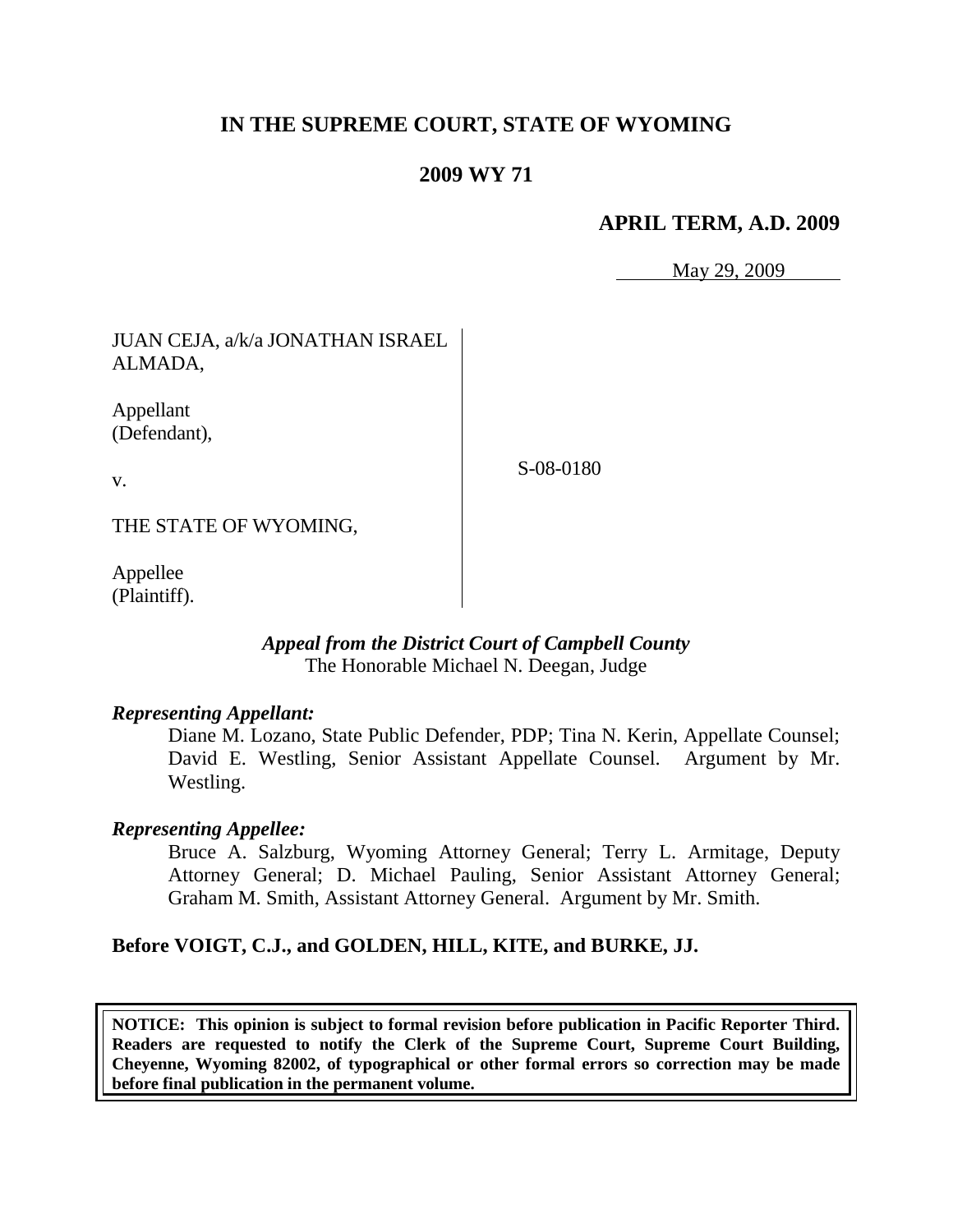### **KITE, Justice.**

[¶1] Mr. Ceja was convicted of sexual exploitation of a minor by possessing child pornography. He claims the district court erred by refusing to exclude the testimony of the investigating officer who obtained his oral admission to possession of pornographic materials because the State failed to produce the officer"s notes of his interview in discovery.

[¶2] Finding no violation of the discovery rules, we affirm.

### **ISSUE**

[¶3] Mr. Ceja presents a single issue on appeal:

I. Did the trial court"s misinterpretation of W.R.Cr.P. 16 constitute an abuse of discretion and a denial of a fair trial?

The State presents a similar issue.

## **FACTS**

[¶4] On September 5, 2007, Jose Robledo contacted the Gillette Police Department and reported that his roommate, Juan, was in possession of child pornography. Based upon the information received from Mr. Robledo, officers obtained a warrant to search the residence shared by Juan and Mr. Robledo.

[¶5] When the officers arrived at the residence to execute the search warrant, they encountered a man who identified himself as Jonathan Almada. After informing him of his *Miranda* rights in English, Detective Gary Owens questioned him about Mr. Robledo"s claims. He admitted that he had DVDs containing child pornography and stated that he had child pornography on his computer.

[¶6] The officers arrested Mr. Almada. Once he was in custody, the authorities learned that Jonathan Almada was an alias and his real name was Juan Ceja Castillo. The State charged him with one count of sexual exploitation of a child in violation of Wyo. Stat. Ann. § 6-4-303(b)(iv) and (d) (LexisNexis 2007), for possession of child pornography as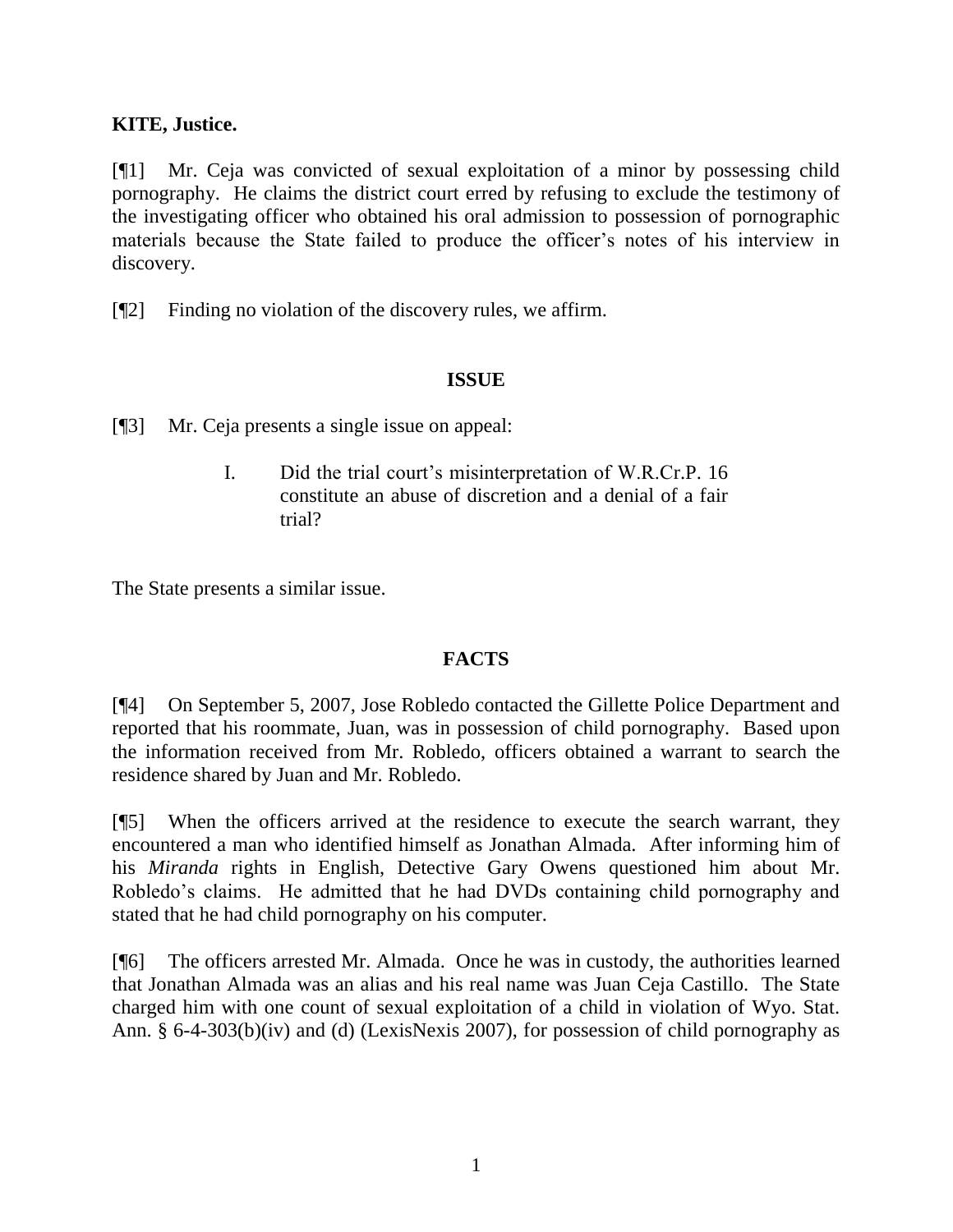defined in § 6-4-303(a)(ii)(B).<sup>1</sup> Because Castillo was his mother's middle name, the caption was amended to identify the defendant as Juan Ceja.

[¶7] Mr. Ceja filed a demand for discovery on September 11, 2007. Among other items, he requested:

- 1. As to the Defendant, disclosure of, and the right to inspect and/or copy, any written confession or inculpatory statement, or the substance of any oral confession or inculpatory statement, and the identity of the person to whom the confession or inculpatory statement was made and identity of all persons present when the statement was given.
- 2. Disclosure of, and the right to inspect and/or copy, the handwritten notes, reports or memoranda of the officer[s] who participated in taking the Defendant's statement, and any subsequent statements and the handwritten notes, reports, and memoranda of any officer[s] who witnessed or were present during the taking of all or any part of the Defendant's statement.

. . . .

(a) As used in this section:

(iv) Possesses child pornography . . . .

<sup>&</sup>lt;sup>1</sup> Section 6-4-303 states in relevant part:

 <sup>. . . .</sup> (ii) "Child pornography" means any visual depiction, including any photograph, film, video, picture, computer or computer-generated image or picture, whether or not made or produced by electronic, mechanical or other means, of explicit sexual conduct, where:

<sup>. . . .</sup> (B) The visual depiction is of explicit sexual conduct involving a child or an individual virtually indistinguishable from a child[.]

<sup>. . . .</sup>  (b) A person is guilty of sexual exploitation of a child if, for any purpose, he knowingly:

<sup>. . . .</sup> (d) The sexual exploitation of a child by possession of sexually exploitive material pursuant to paragraph (b)(iv) of this section is a felony punishable by imprisonment for not more than ten (10) years, a fine of not more than ten thousand dollars (\$10,000.00), or both.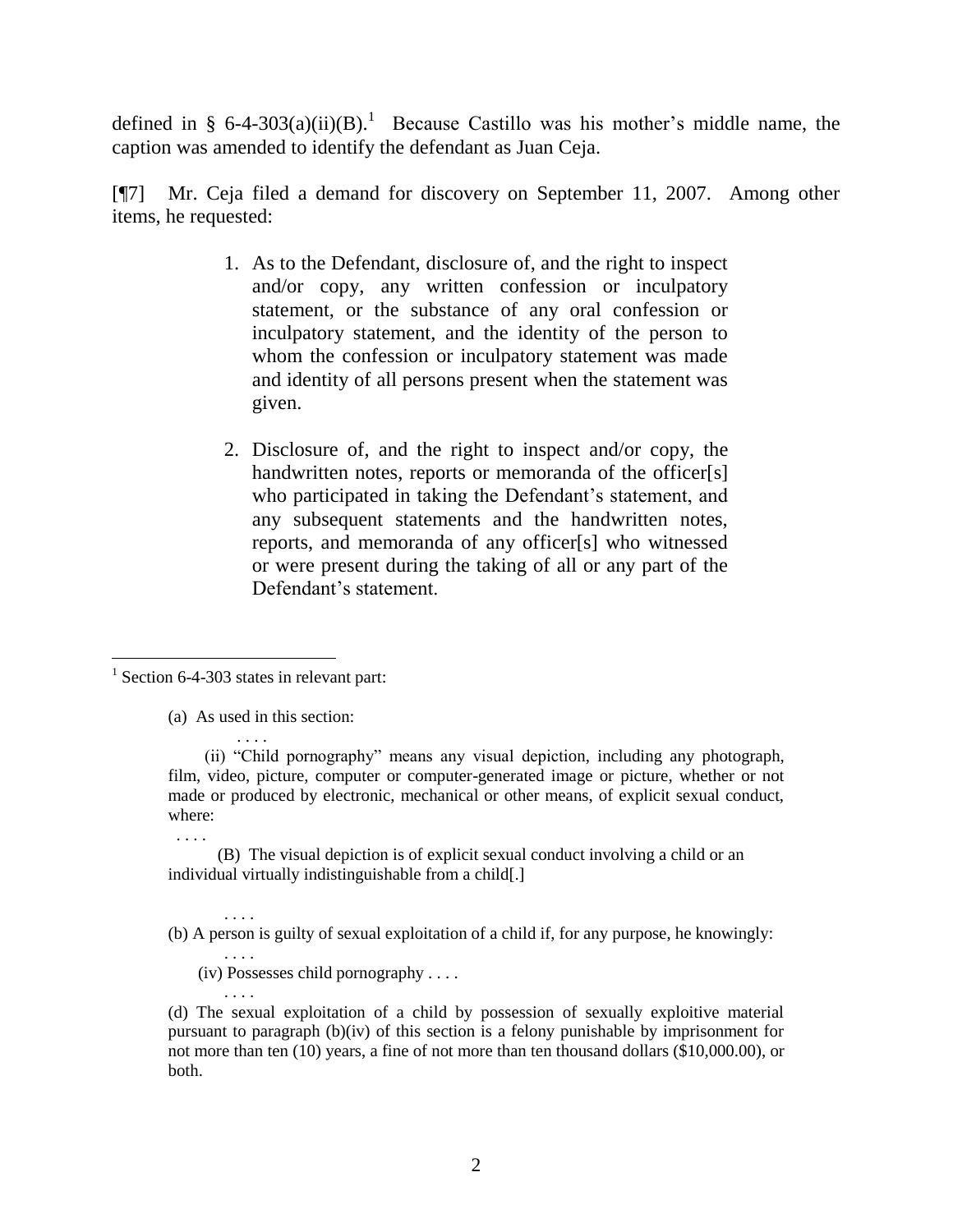[¶8] Mr. Ceja also filed a motion to suppress the statements he made to law enforcement, including his admission that the pornographic materials and computer belonged to him. He claimed his statements were not voluntary because he did not have an adequate understanding of the English language and he was informed of his rights and interrogated in English. At the suppression hearing, Detective Owens testified that he had notes from his interview with Mr. Ceja. The district court denied the motion to suppress.

[¶9] Mr. Ceja then filed a motion in limine to prevent the State from offering his statements to the officers into evidence at trial. He claimed that the evidence should be excluded because the State ignored its discovery obligations by failing to produce the detective's notes to the defense. The district court denied the motion in limine.

[¶10] A jury trial commenced on March 17, 2008. At the conclusion of the trial, the jury found Mr. Ceja guilty of sexual exploitation of a child. The district court entered judgment upon the jury"s verdict and sentenced him to serve three to ten years in prison. Mr. Ceja appealed.

### **STANDARD OF REVIEW**

[¶11] The issue on appeal pertains to whether the district court properly ruled on a discovery matter. We review discovery rulings for abuse of discretion. *Almada v. State,*  994 P.2d 299, 303 (Wyo. 1999); *Dodge v. State*, 562 P.2d 303, 307 (Wyo. 1977). In determining whether the trial court abused its discretion, ""the ultimate issue is whether or not the court could reasonably conclude as it did."" *State v. Naple,* 2006 WY 125, ¶ 8, 143 P.3d 358, 361 (Wyo. 2006) quoting *Lawson v. State*, 994 P.2d 943, 947 (Wyo. 2000).

## **DISCUSSION**

[¶12] Mr. Ceja challenges the district court's ruling that the State did not violate its discovery obligation when it withheld Detective Owens" notes. He claims that the district court was incorrect in ruling that he was not entitled to the notes under W.R.Cr.P. 16 and abused its discretion by refusing to exclude the evidence of his admission that the pornography belonged to him.

[¶13] A criminal defendant does not have a general constitutional right to discovery. Instead, his discovery rights are governed by statute, rule and court order. *Gale v. State,*  792 P.2d 570, 577 (Wyo. 1990); *Capshaw v. State,* 714 P.2d 349, 351 (Wyo. 1986). Thus, while a defendant may request or demand certain information from the State, he is entitled to the information only insofar as required by statute, rule or case law.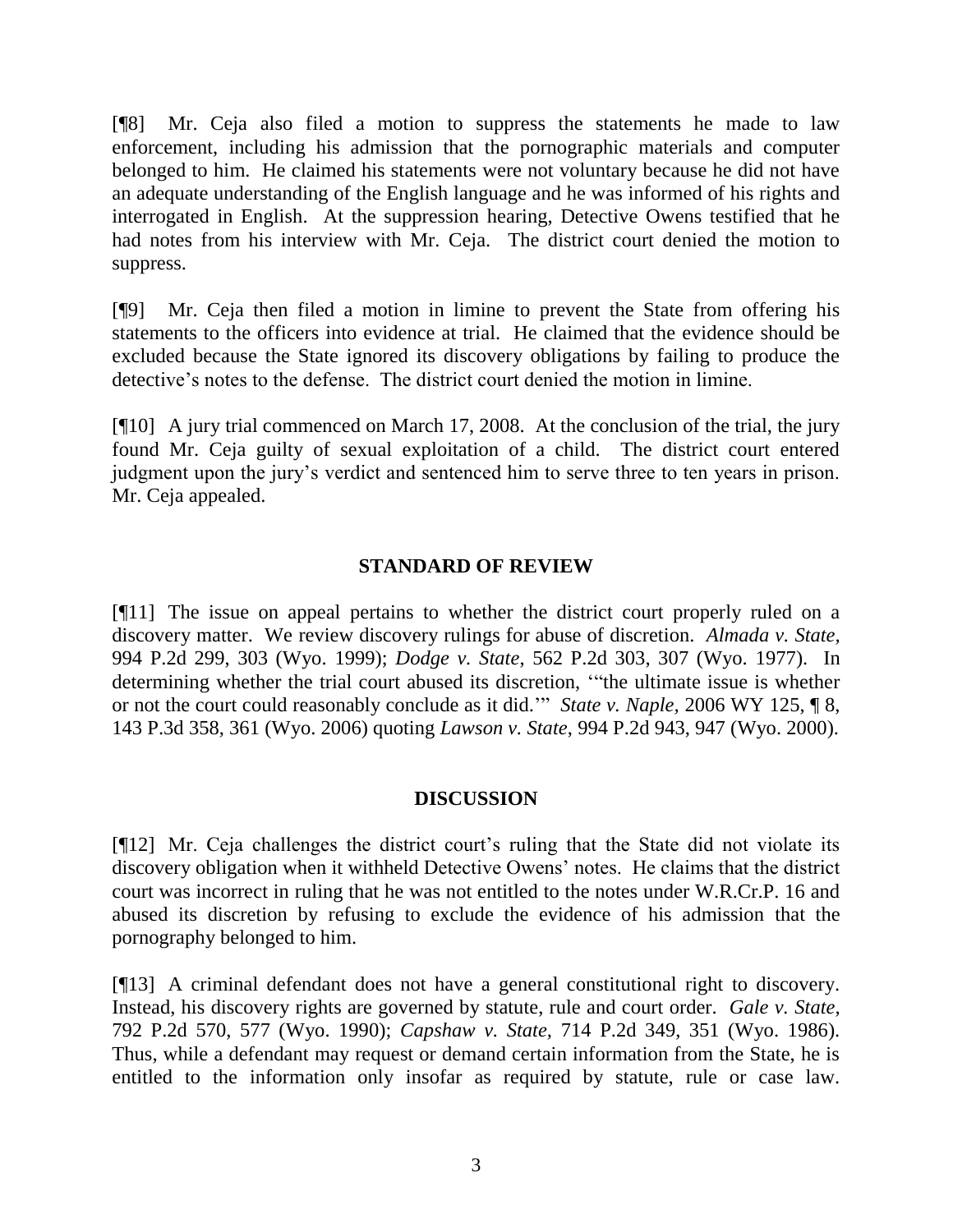W.R.Cr.P.  $16(a)(1)(A)(2)$  governs discovery of the defendant's statements to law enforcement:

(a) *Disclosure of Evidence by the State. —*

(1) Information Subject to Disclosure.

(A) Statement of Defendant.

 (i) Upon written demand of a defendant the state shall permit the defendant to inspect and copy or photograph:

> 1. Any relevant written or recorded statements made by the defendant, or copies thereof, within the possession, custody or control of the state, the existence of which is known, or by the exercise of due diligence may become known, to the attorney for the state;

> 2. The substance of any oral statement which the state intends to offer in evidence at the trial made by the defendant whether before or after arrest; and

> 3. Recorded testimony of the defendant before a grand jury which relates to the offense charged.

(2) Information Not Subject to Disclosure. – Except as provided in subparagraphs  $(1)(A)$ ,  $(1)(B)$ , and  $(1)(D)$ , this rule does not authorize the discovery or inspection of reports, memoranda, or other internal state documents made by the attorney for the state or other state agents in connection with the investigation or prosecution of the case, or of statements made by state witnesses or prospective state witnesses except as provided in Rule 26.2.

. . . .

[¶14] In this case, there was no written or recorded statement. Instead, the State offered Detective Owens' testimony that Mr. Ceja had verbally admitted the pornographic materials belonged to him. Pursuant to its clear language, Rule  $16(a)(1)(A)(i)(2)$  applies to this situation, and Mr. Ceja was entitled to disclosure of the "substance of" the oral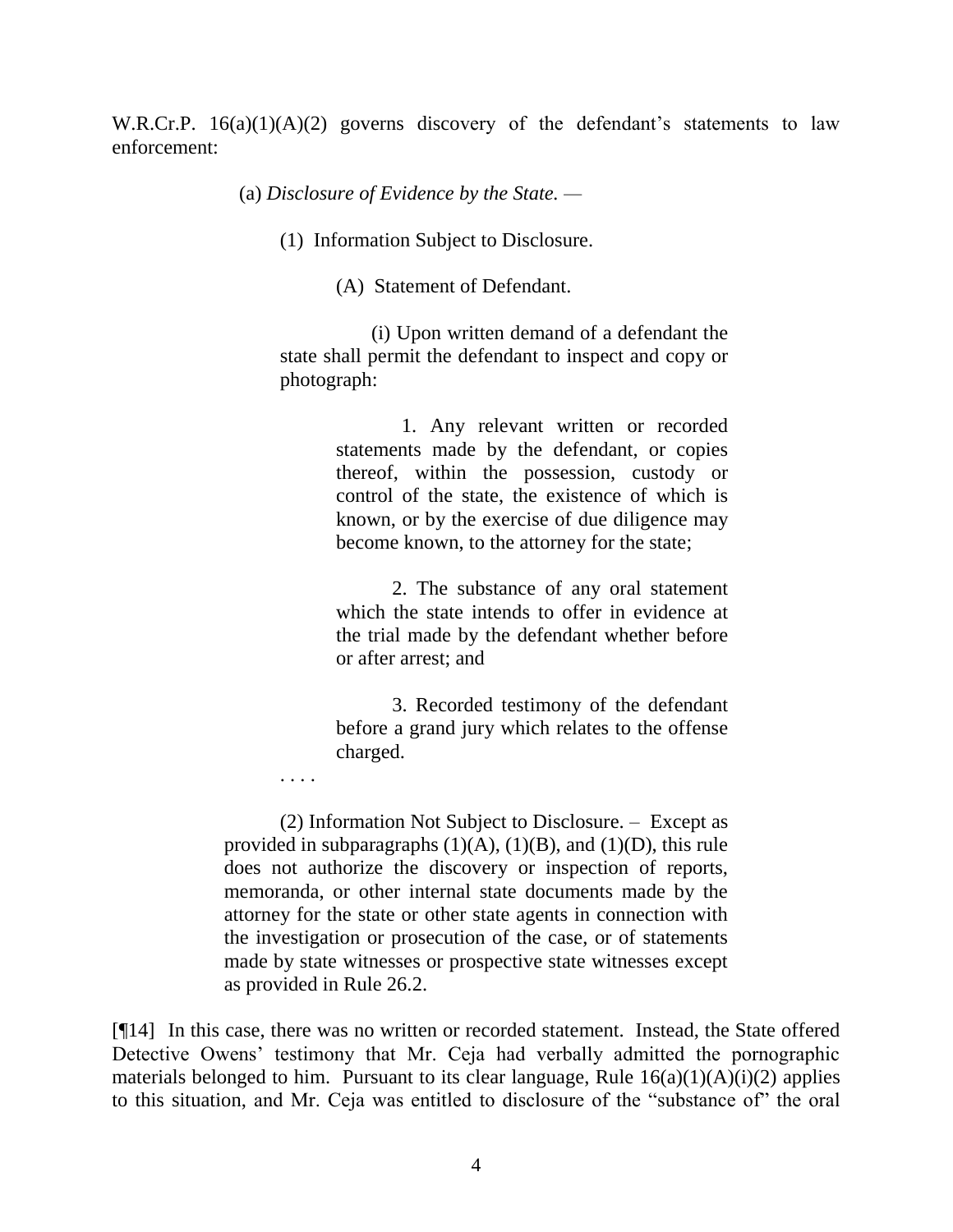statement the State intended to offer into evidence. As recognized by the district court, Rule  $16(a)(2)$  does not require the State to provide discovery of law enforcement's internal reports, etc., except as provided in Rule 16(a)(1).

[¶15] This Court addressed an issue similar to the one presented here in *Dennis v. State,*  963 P.2d 972 (Wyo. 1998). Dennis was convicted of taking indecent liberties with a minor. At trial, "the prosecutor repeatedly referred to Dennis'[s] statement during a police interview that he did not really care about the ages of the girls he associated with because he was a 'player."" *Id.* at 975. Dennis's statement to the police was oral and apparently had not been recorded. The officer had, however, taken notes during the interview, and his notes included the "player" reference. The officer prepared a report, which was provided to the defense in discovery, but his notes were not. The report did not state that Dennis had used the term "player" to describe himself. Dennis moved for a mistrial because the officer testified about the "player" statement at trial and it had not been provided to the defense. *Id.* 

[¶16] On appeal, this Court concluded that the State's omission of the word "player" from the discovery provided to the defense was not a violation of Rule 16. We explained:

> This particular statement falls under Rule  $16(a)(1)(A)(i)(2)$ , and the omission of the word 'player' is not a vital or an integral part of the substance of defendant's oral statement to the police. The district court correctly ruled that the State had disclosed the substance of the oral statement. Rule  $16(a)(2)$ does not require disclosure of the officer"s notes.

*Id.* at 975-76.

l

[¶17] This Court's ruling in *Dennis* is consistent with the Tenth Circuit's interpretation of the similar Federal Rule of Criminal Procedure 16.<sup>2</sup> In *United States v. Hernandez-*

 $2$  F.R.Cr.P. 16 states in relevant part:

<sup>(</sup>a) Government"s Disclosure.

 <sup>(1)</sup> *Information Subject to Disclosure*.

<sup>(</sup>A) *Defendant's Oral Statement*. Upon a defendant"s request, the government must disclose to the defendant the substance of any relevant oral statement made by the defendant, before or after arrest, in response to interrogation by a person the defendant knew was a government agent if the government intends to use the statement at trial. . . . .

 <sup>(2)</sup> *Information Not Subject to Disclosure*. Except as Rule 16(a)(1) provides otherwise, this rule does not authorize the discovery or inspection of reports, memoranda, or other internal government documents made by an attorney for the government or other government agent in connection with investigating or prosecuting the case.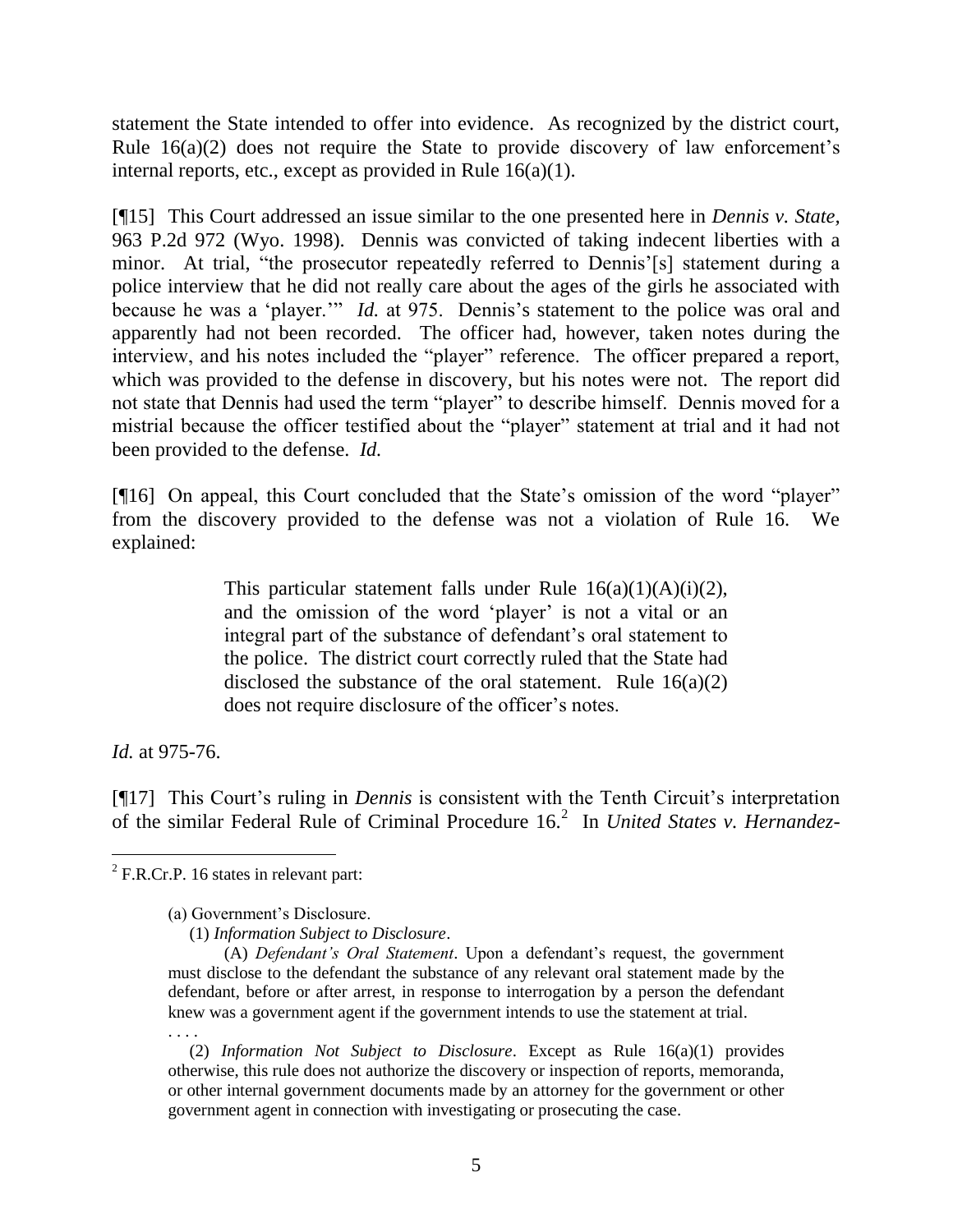*Muniz*, 170 F.3d 1007 (10<sup>th</sup> Cir. 1999), the Tenth Circuit ruled that an agent's preliminary hearing testimony about the defendant's oral statement to law enforcement was sufficient to meet the requirement to disclose the "substance of" the defendant's oral statement. *Id.* at 1010. The court noted:

> The underlying purposes of Rule 16 further support our conclusion. Rule 16 is designed to provide the defendant with sufficient information to make an informed decision about a plea, to allow the court to rule on admissibility motions before trial, to minimize prejudicial surprise at trial, and to generally increase the efficiency of litigation. *See* Fed.R.Crim.P. 16 advisory committee notes to the 1974 amendment. The disclosure of the defendant's statement at the preliminary hearing, along with provision of the hearing transcript, combine to satisfy these purposes. Defendant cannot now complain about a lack of notice or prejudice in this matter. The district court did not abuse its discretion in admitting the statement.

*Id.* The court specifically noted that neither the rules nor due process require disclosure of the substance of the defendant"s statement in a particular form or manner. *Id.* at 1010- 11. Consistently, the Tenth Circuit ruled in *United States v. Martinez,* 455 F.3d 1127, 1131 ( $10^{th}$  Cir. 2006), that disclosure of an officer's written report concerning defendant's statement will ordinarily suffice to meet the government's disclosure requirements under F.R.Cr.P. 16.

[¶18] In this case, the State gave notice of the substance of Mr. Ceja"s oral statements on a number of occasions prior to the trial. In the affidavit of probable cause which accompanied the felony information and arrest warrant, Detective Owens averred:

> I asked "Almada" about the pictures he has shown Jose [Robledo] of young boys. "Almada" admitted to having three or four DVDs with child pornography on them. "Almada" also stated there may be some child pornography on his computer as well, as he had used it to look at child pornography on the internet." "Almada" stated he had told Jose that the pictures were his "secret" and they "were not legal." Officers located the DVDs containing the child pornography in "Almada"s" bedroom.

[¶19] In its traverse to Mr. Ceja"s motion in limine, the State confirmed that it had provided the officer"s reports to the defense as part of discovery. Although the reports